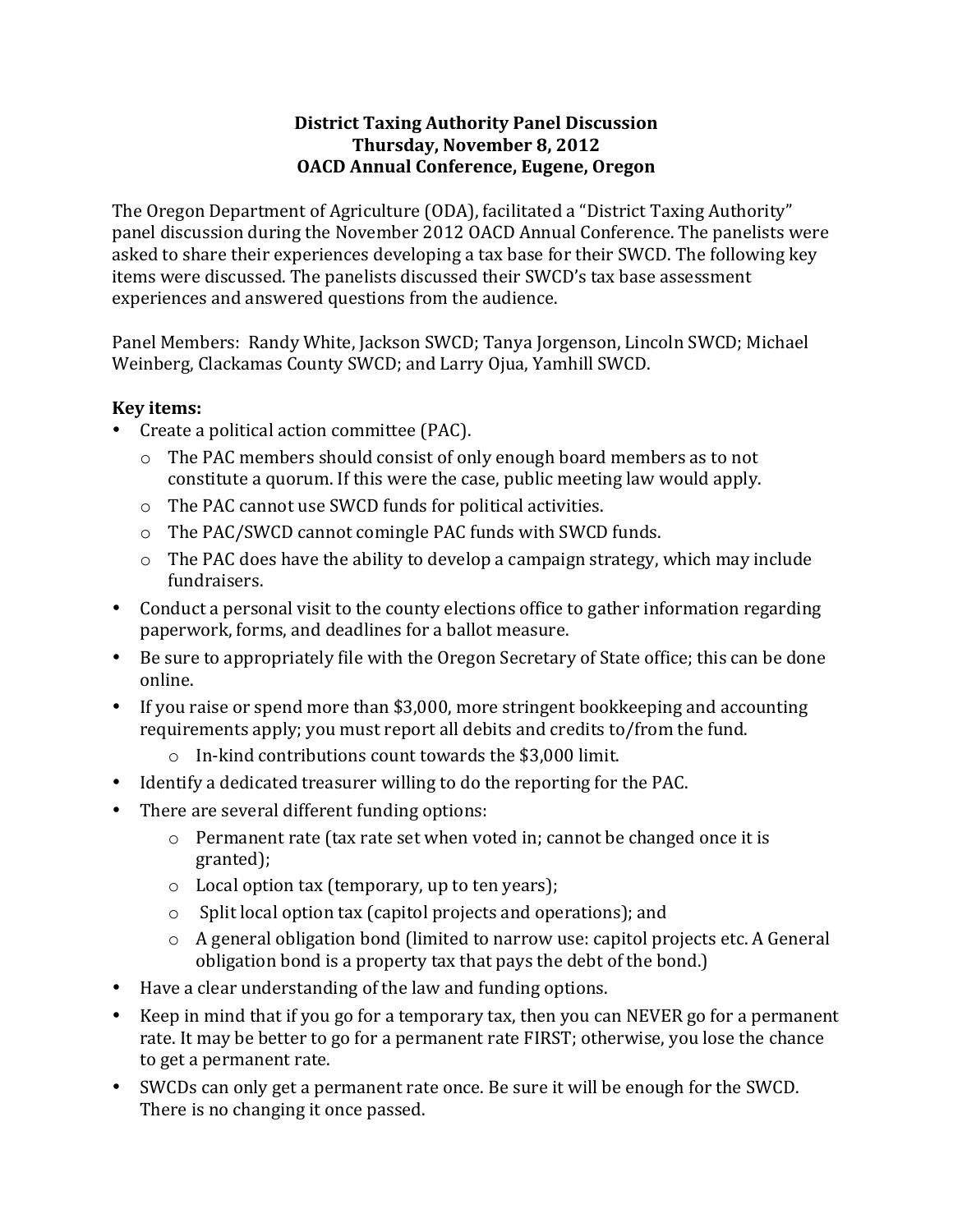- Oregon Department of Revenue is a good source of information.
- If you lose the ballot measure, the SWCD has to pay for the cost of the election.
- Be sure to go out into the community and clearly explain to voters what they will get for their money. A business plan is essential.
- Make sure the SWCD Board is in agreement to go for the tax assessment. The SWCD Board should pass a resolution indicating that they intend to go for the tax assessment.
- SWCD Directors must be very careful to ensure that employees do not "lobby" for the assessment. However, they are able to attend informational meetings to present facts and figures. Only PAC members, Directors, and citizens may lobby for the assessment.
- Any scandal, big or small, can make it difficult to pass a ballot measure.
- Visit with community leaders within the county. County Commissioners, public service groups, elected officials, editorial review boards, etc.
- Get the ballot measure in early; some counties have 'first come, first served' for placement on the ballot.
- It is important to look at all the perspectives of why people move to the area along with the conservation efforts being conducted there.
- Go out and make the SWCD widely known to both the urban and rural sectors, if applicable. You must target both, but remember generally there are more "urban" voters than "rural" voters.
- Generally the urban sector is willing to pay to keep the area "the way it is" (livable, pristine, convenient), because that typically is often the reason they moved there.
- If the county is asking for a tax, it may not be a good idea for the SWCD to ask for one at the same time; think about how other ballot measures may impact your tax measure outcome.
- Costs are cheaper for the SWCD if the measure is put on a general election ballot instead of a special election ballot. Political and economical timing are key.
- Don't go for a measure when there are money-funding shifts.
- Draft a well-written measure to ensure voters will understand the need for increasing their taxes. Ideally, the measure should be drafted so the typical voter will:
	- $\circ$  Understand it clearly and not have to seek out additional information;
	- $\circ$  Find that it appeals to, or is consistent with, their interests and values;
	- $\circ$  Be perceived as needed and affordable; and
	- $\circ$  The measure needs to make sense to them.
- Have several different people or entities review the measure for message, clarity, and legality. For example, SDAO, ODA, local county clerk, and the Oregon Secretary of State are good resources.
- Draft the language in the measure to be broad enough to ensure the SWCD can use the tax revenue for desired purposes such as land purchases, easements, operations, equipment, or a certain focus. Be clear and specific about how you plan to use the money, but be careful to not unintentionally limit the SWCD's options in how the money can be spent.